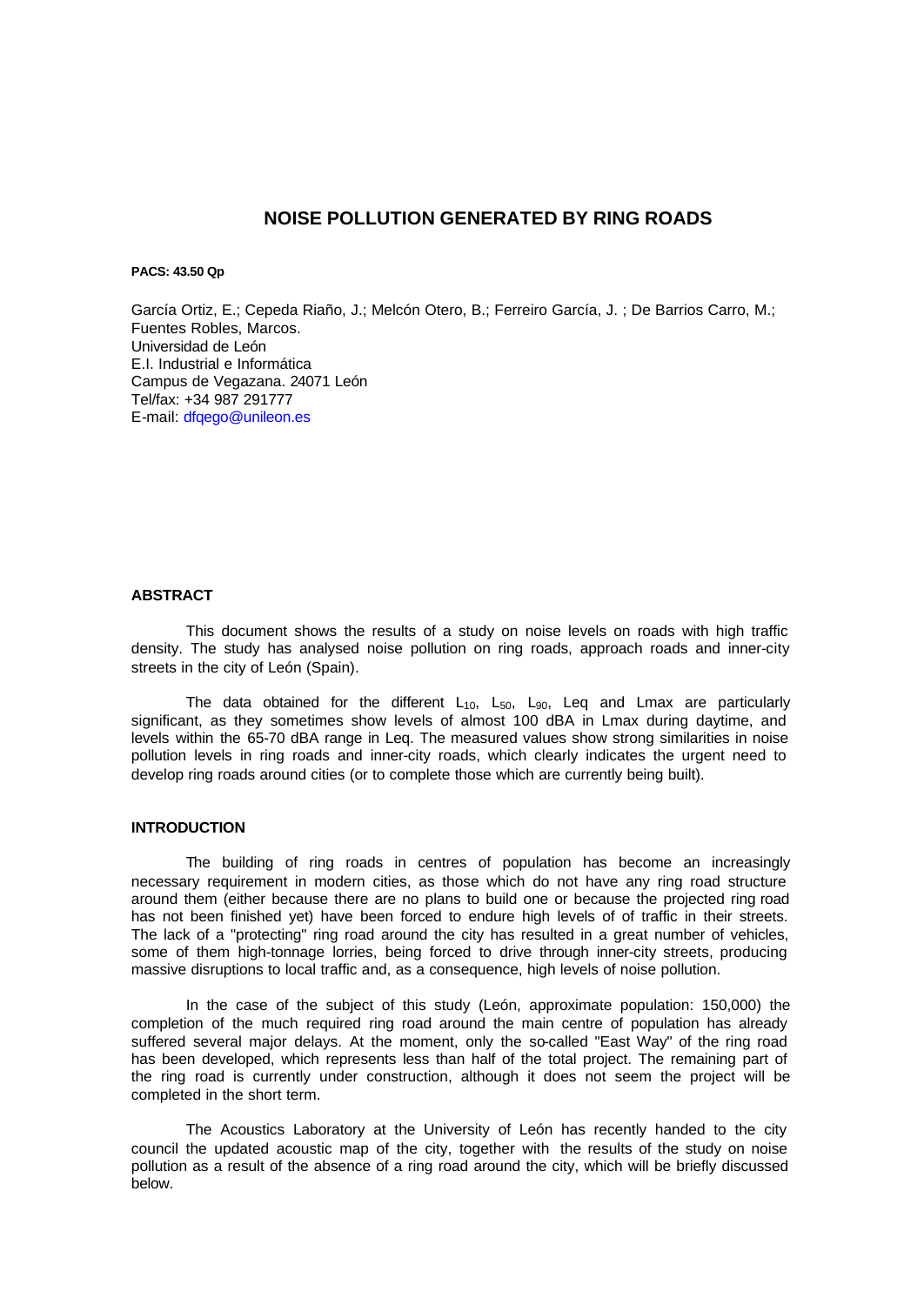# **METHODOLOGY**

Noise measurements for this study have been made in two different types of roads: on the one hand, the "East Way" of the ring road currently under construction and, on the other, two inner-city streets: Avda. Fernández Ladreda and Avda. de Portugal. For the purposes of this study, these roads have been divided into a series of homogeneous sections. All three roads show similar characteristics: two-way streets, with a low central reservation and two or three lanes available for driving.

#### Representation and Randomisation.

As previously stated, the roads which have been the subject of this study have been divided into a group of sections according to their total length and the disposition of traffic lights. A series of representative points in each section was chosen for measuring. Thus, the acoustic conditions of every road would be determined as the average of all values measured at each of those points.

The distribution of sections and their corresponding measurement points was set as follows:

- East Way: 6 sections, denominated as RON-I, RON-II... RON-VI (15 measurement points).
- Inner-city streets:
	- Avda. Fernández Ladreda: 2 sections, LAD-I and LAD-II (7 measurement points). - Avda. de Portugal: 2 sections, POR-I and POR-II (3 measurement points)

Measurements were carried out as follows:

- ß Daytime: from 8am to 10pm. Daytime was divided between a MORNING and EVENING period of equal length. Each of these periods was further subdivided into 3 time intervals:
	- MORNING: 8am to 10am 10am to 1pm 1pm to 3pm.
	- **-** EVENING: 3pm to 5 pm 5pm to 8 pm 8pm to 10 pm.
- ß Nighttime: from 10pm to 8 am. Nighttime was also divided into three time intervals: 10pm to 12pm – 12pm to 6 am - 6am to 8am

Noise levels were measured in 10-minute intervals during daytime and 5-minute intervals during nighttime. As a result, each point had a 75-minute total measurement time.

In order to guarantee maximum representation, the following conditions were being observed:

- Each point could not be measured more than once in the same day.
- Measurements could be made at different points of the same street or section, so long as they were taken at a different time period.
- Whenever possible, measurements from one street were being taken on alternate sides of the pavement.

# Measurement parameters**.**

From an acoustic point of view, each measurement point was determined by its Level of Equivalent Noise (Leq), its corresponding  $L_{10}$ ,  $L_{50}$  and  $L_{90}$  percentile levels and its Lmax. All these values were expressed as dBAs.

Urban development conditions were also being registered at each measurement point. They comprised aspects such as type of road, road surface, height and width, whether it was a one-way or two-way street, etc. Other parameters such as frequency in traffic per type of vehicle were also taken into account.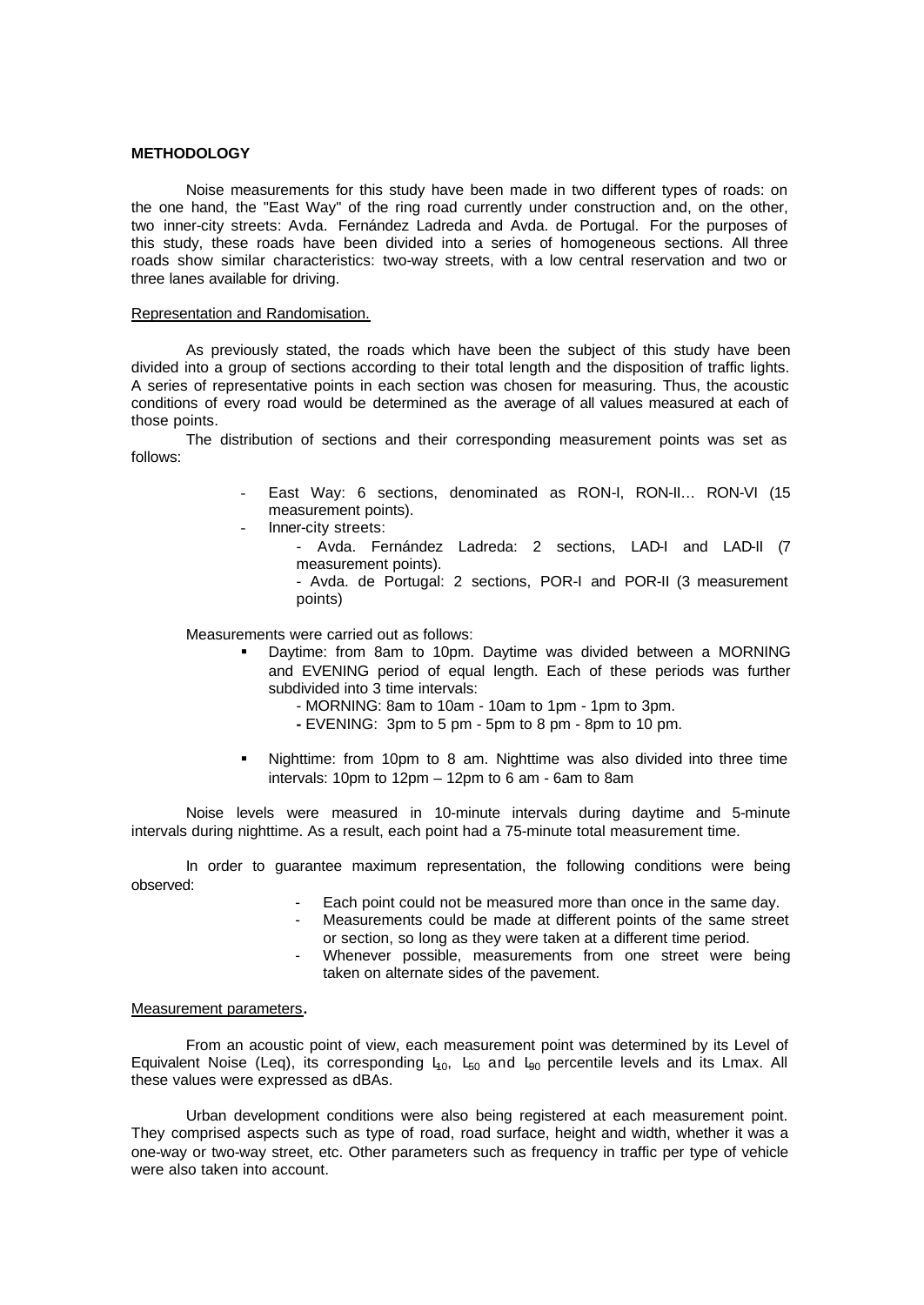### Measurement equipment.

The equipment used was the following:

- Sound level meter, Brüel&Kjaer, 2231.
	- Acoustic calibrator, 4230.
	- Sound level meter CEL 393
	- Sound calibrator CEL 177

All instruments were calibrated before and after each measurement was made. All necessary precautions were adopted as regards distance, tripod height, climatic conditions or any other determining factors that could greatly alter the values obtained during the measuring process.

## **FINDINGS**

Apart from the data obtained during the measuring process, this document also includes charts depicting the evolution in the acoustic levels of every road studied, both on an individual and comparative basis. However, the following aspects can be highlighted:

- Values obtained for the different parameters show almost constant levels of noise pollution during daytime, from 8am to 10pm. Values for the 10pm-12pm and 6am-8am periods also show fairly constant levels, albeit lower than those measured during peak periods. However, noise levels for the 12pm-6am period are clearly lower than those registered at any other time of the day.
- Traffic density is the major cause behind differences in noise levels. If we take the case of the East Way, for example, whilst traffic density during daytime reaches levels between 1600-2000 vehicles/hour (average of measurements in different sections), during the 12pm-6am period traffic density decreases to the 100-150 vehicles/hour range.
- Values measured for the different parameters are substantially similar in all roads thoughout the day, except in the case of the  $L_{90}$ , where higher figures have been measured in the case of inner-city streets: final results show a 5dBA difference between Avda. Portugal and Avda. Fdez. Ladreda, and yet another 5 dBA jump between the latter and the East Way. A possible explanation for this can be found in the inner-city character of the two first roads, which means that noise levels derived from the normal activity of a city add up to the noise pollution derived from traffic.
- Brief summary of specific data: the Lmax was measured at 90-100 dBA range during the hours of very dense traffic and 80 dBA for the 12am-6am period.  $L_0$  figures do not exceed 80 dBA at peak times, whilst falling to the 75 dBA mark in periods of least dense traffic.
- However, data obtained for the Leq and  $L_{90}$  are probably the most signifcant. The Leq has been measured at around the 75 dBA mark during daytime, and between 65-70 dBA during nighttime. As regards the  $L_{90}$ , values for both inner-city streets are situated between 65 and 70 dBA during daytime, and between 50 and 60 dBA during nighttime.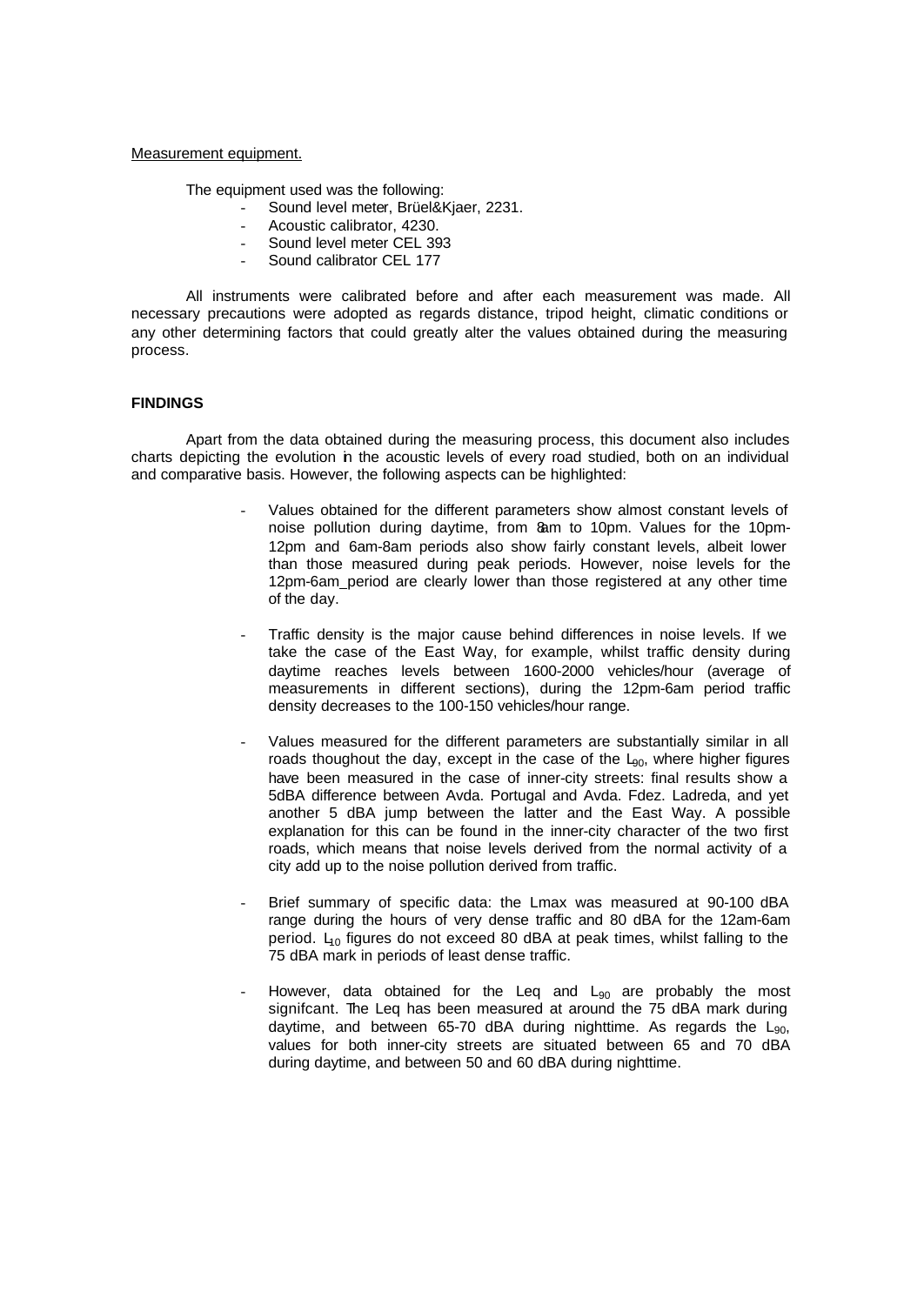# **CONCLUSIONS**

The results of this study clearly show that the absence of a completed ring road structure around the city of León has resulted in a very serious noise pollution problem, as a great number of vehicles are being forced to drive through the city, substantially increasing noise levels.

This is a very serious issue as two inner-city streets, which should normally deal exclusively with traffic directed towards the city itself, are being transformed into transition carriageways, where noise pollution from traffic (very intense and with a high number of hightonnage vehicles) is added to the noise derived from the usual activity of people living and working in the city.

Therefore, it is strongly advised that the construction of the ring road around the city is completed in the shortest possible time, a recommendation which can be applied to any other cities under similar circumstances.

### **ACKNOWLEDGEMENTS**

This study is only a fraction of a bigger-scale investigative project focused on the whole city of León. This has been possible thanks to the funding provided by the Council of León and, in particular, to the support of the local Department for Environmental Issues.

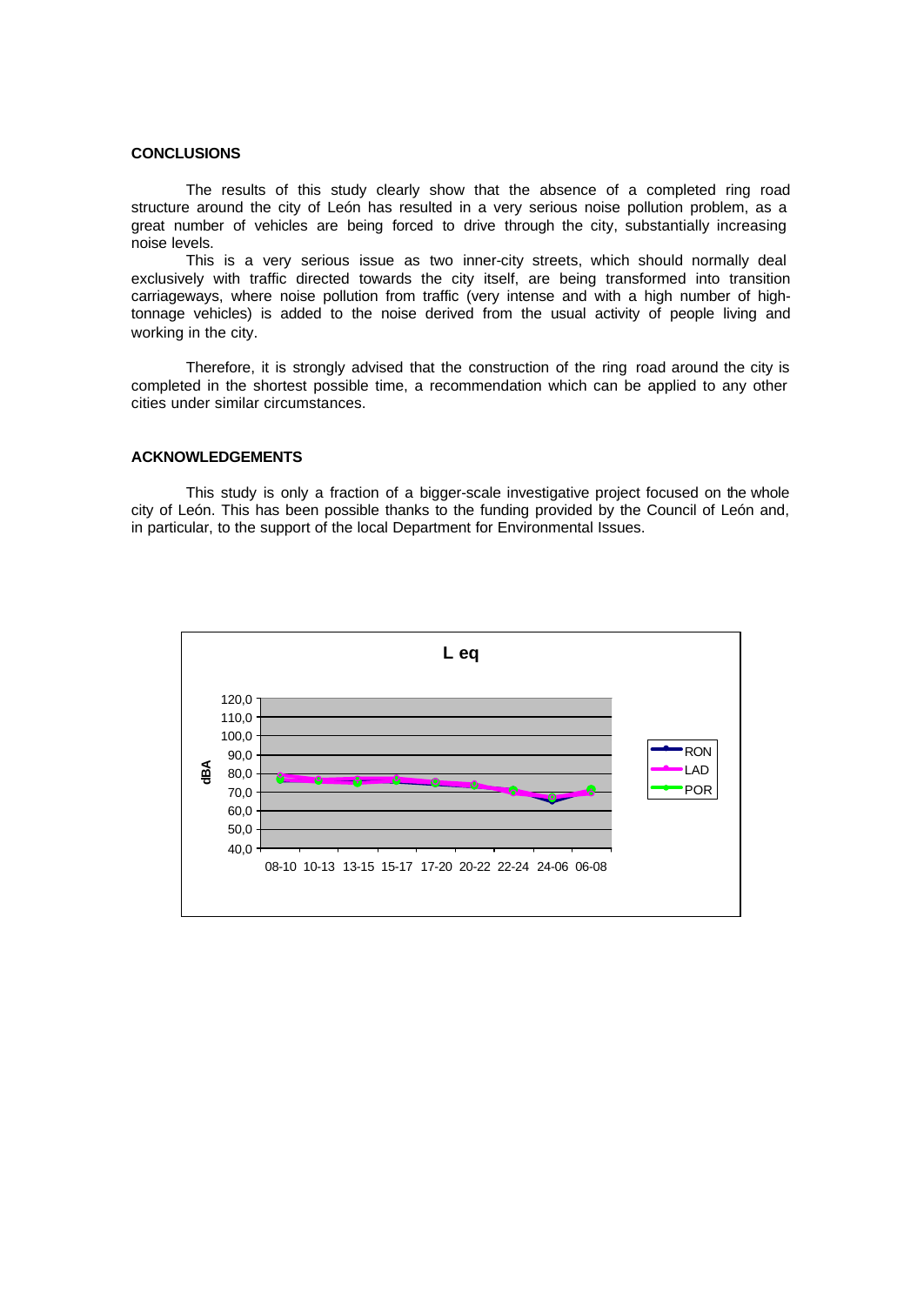